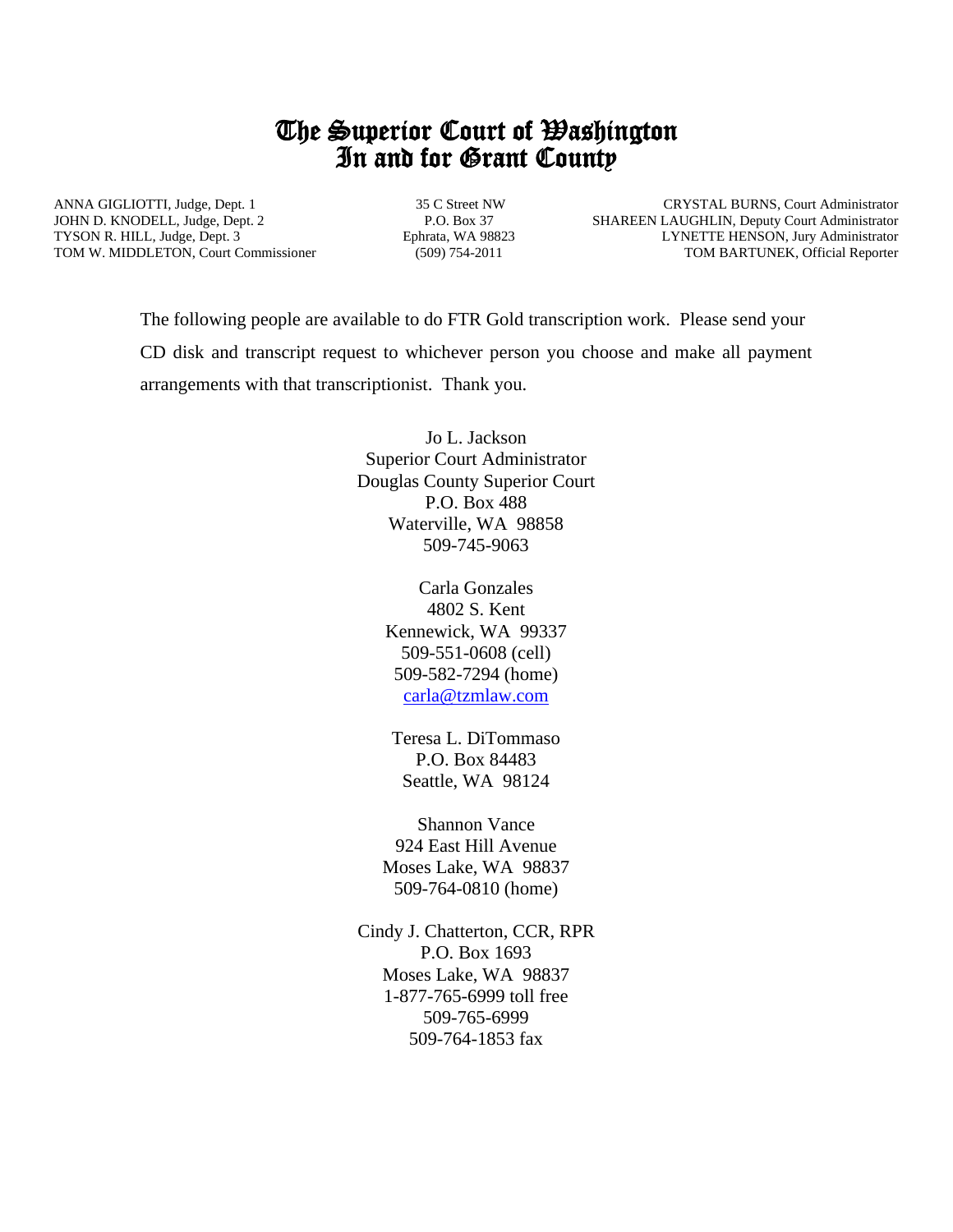Barbara J. Scoville, CCR Scoville Court Reporting P.O. Box 194 Wenatchee, WA 98807 1-800-884-1712 toll free 509-884-1712 509-784-6706 fax

Wenatchee Valley Court Reporting Charlene M. Beck, CCR, RPR 516 Douglas Street Wenatchee, WA 98801 509-888-3376 office 509-888-0803 fax 509-662-4716 home

> Tina Steinmetz 1708 East Snowden Road Ritzville, WA 99169 509-660-0691 [tinass3168@yahoo.com](mailto:tinass3168@yahoo.com)

Lisa Russell 622 13th Street N.E. East Wenatchee, WA 98802 509-886-2384 home 509-421-4599 cell

> Nancy K. Rutherford P.O. Box 525 Granger, WA 98932 509-969-7518

Amy M. Brittingham Brittingham Transcription Service 4956 N. Sky Vista Ave Yakima, WA 98901 509-594-2196 [brittinghamtranscription@yahoo.com](mailto:brittinghamtranscription@yahoo.com)

> Nancy K. Rutherford P.O. Box 525 Granger, WA 98932 509-969-7518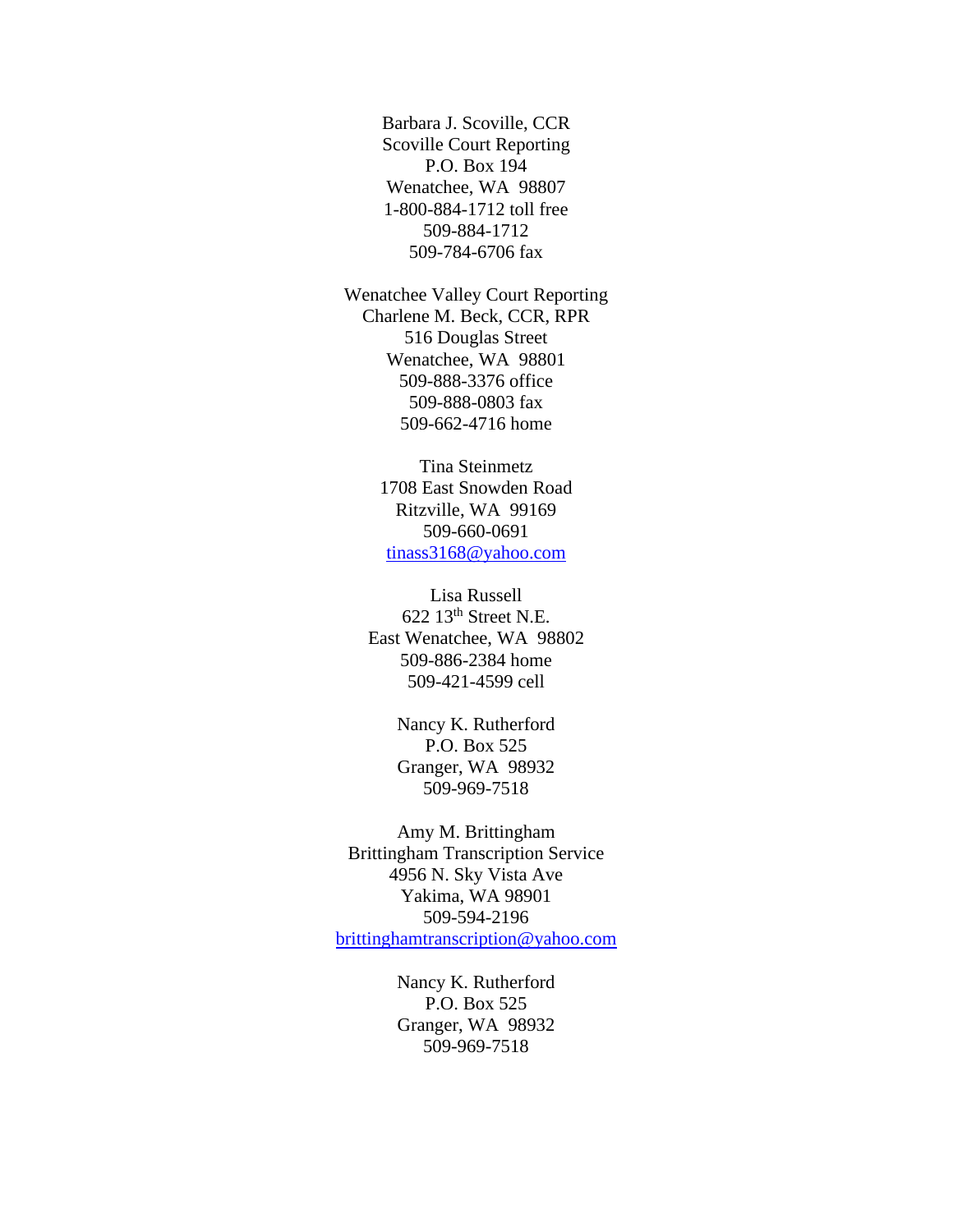Darlene E. Brownlee 811 Wilcox Road Tieton, WA 98947 509-985-6028 phone 509-494-8412 fax [Dbrownlee1@centurytel.net](mailto:Dbrownlee1@centurytel.net)

Virtual Independent Paralegals, LLC dba Transcription by Trish, LLC 16336 Reitan Road N.E. Bainbridge Island, WA 98110 206-842-4613 phone 206-842-5613 cell [info@viphelpme.com](mailto:info@viphelpme.com)

> Robin L. Cruzen 904 South 11<sup>th</sup> Avenue Yakima, WA 98902 509-469-1644 home 509-388-4926 [eternity875@hotmail.com](mailto:eternity875@hotmail.com)

Sheri Schneider Robyn Fiedler LeeAnne McAdam NAEGELI Deposition and Trial 111 S.W. 5<sup>th</sup> Avenue, Ste. 2020 Portland, OR 97204 800-528-3335

> Robin R. Dean Legal-Eze Transcription 7615 N. H Street Spokane, WA 99208 509-953-1676 [Cavebay1@aol.com](mailto:Cavebay1@aol.com)

Kenneth C. Beck Dr. Document 5610 North D Street Spokane, WA 99205 509-326-2438 [drdocument@mac.com](mailto:drdocument@mac.com)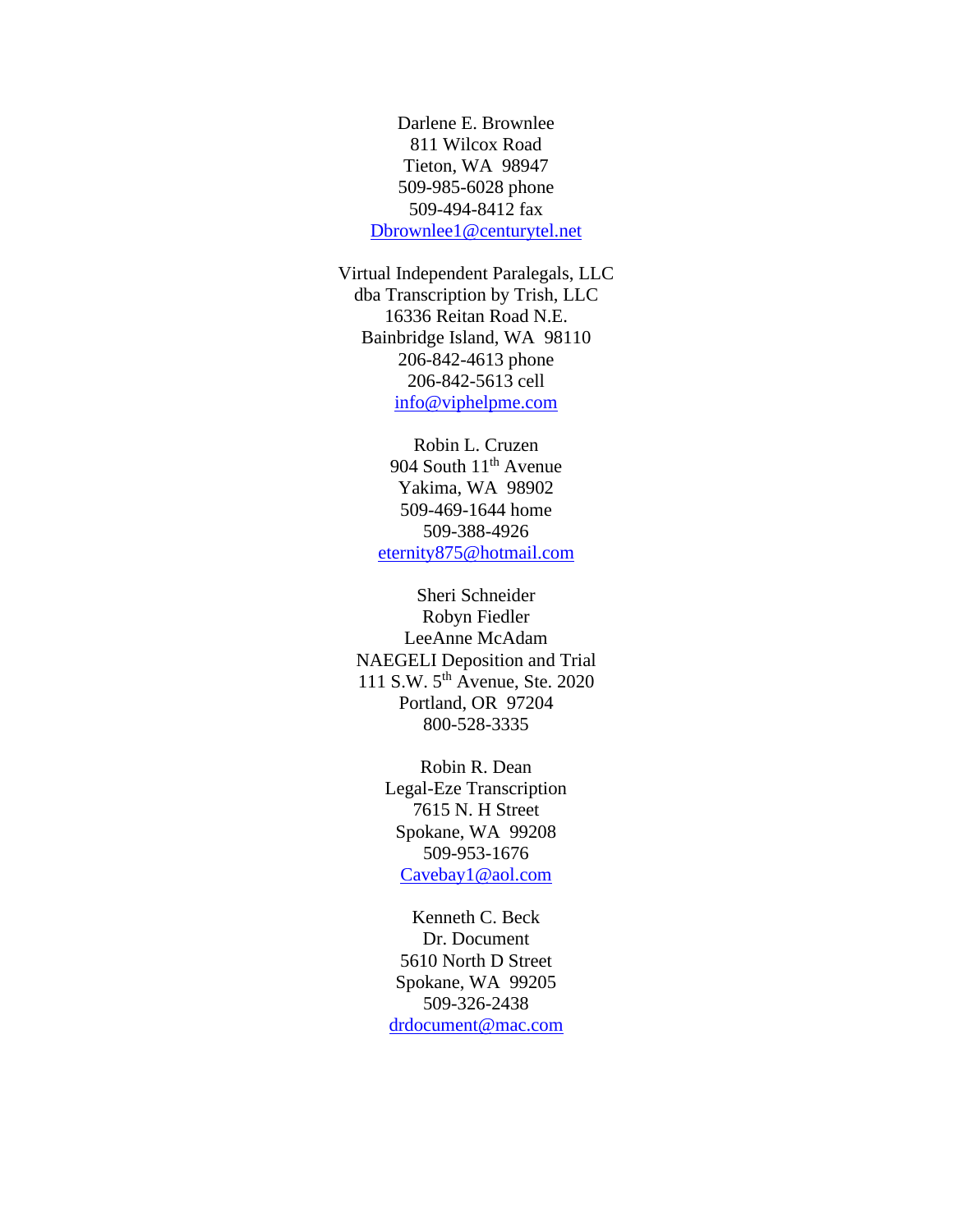Dina Ranger Monna Nickeson William Bridges Monica Breeden Jori Moore Ray Groth Bridges Reporting & Legal Videography 1030 N. Center Parkway Kennewick, WA 99336 1-800-358-2345 1-800-355-4992 fax [BBridges@Bridgesreporting.com](mailto:BBridges@Bridgesreporting.com)

> Susan Robson P.O. Box 3100 Deer Park, WA 99006 509-447-4424 509-280-2577 (cell) [Slr11171960@gmail.com](mailto:Slr11171960@gmail.com)

Phyllis Craver Lykken Central Court Reporting 917 Triple Crown Way, Ste. 200 Yakima, WA 98908 509-457-3377

> Amber Peters 1321 Columbia Park Trail Richland, WA 99352 Toll Free 877-789-5291 509-737-9500 (fax) [Amber@tzmlaw.com](mailto:Amber@tzmlaw.com)

Connie Mianecki 9672 Road E S.W. Royal city, WA 99357 509-346-2560 (home) 509-989-0565 (mobile)

Rene' T. LaCoursiere, RMR, CRR, CCR P.O. Box 994 Yakima, WA 98907 1-800-548-2678 [rene@acr.rocks](mailto:rene@acr.rocks)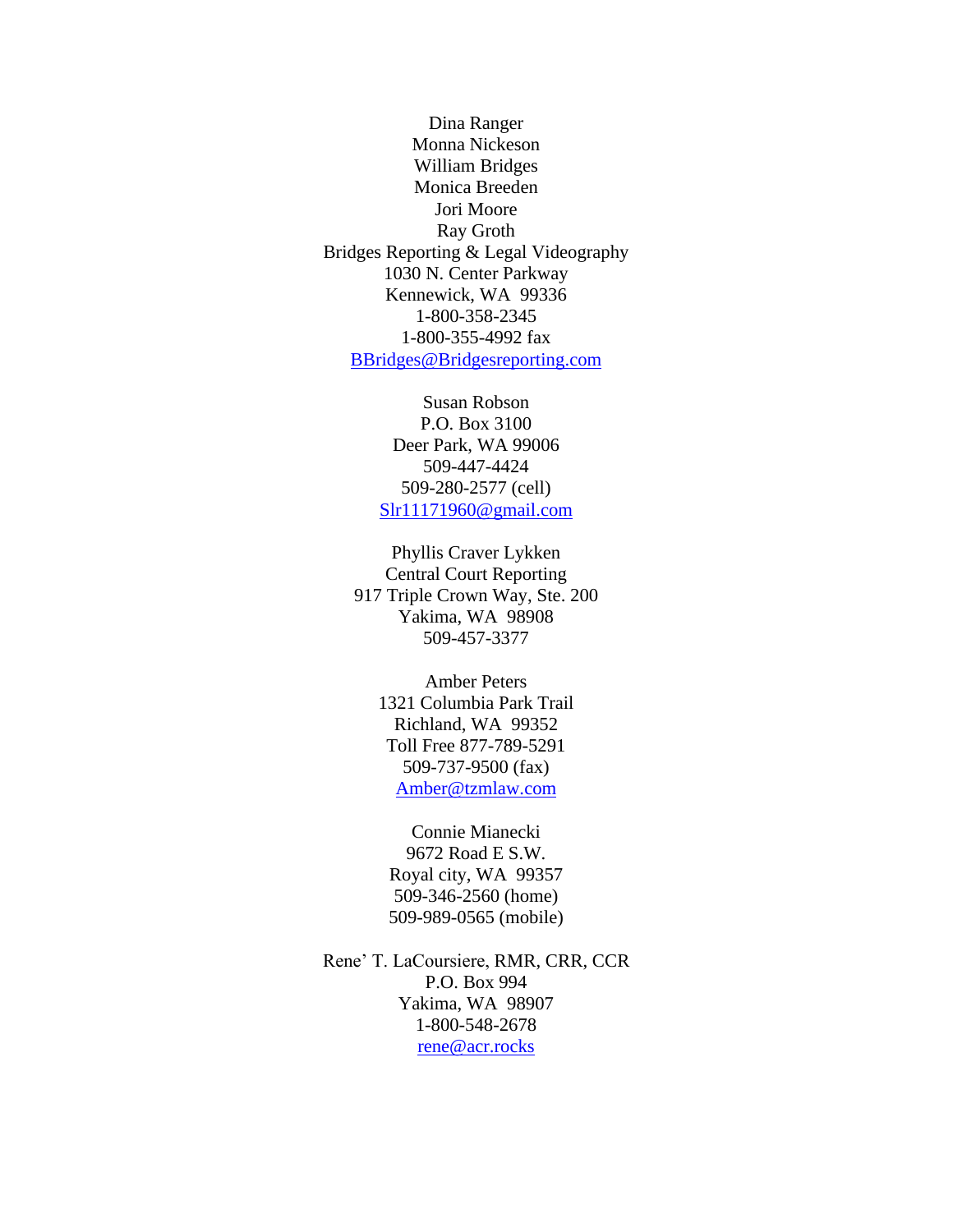Reed, Jackson & Watkins, LLC Bonnie Reed, CET Marjorie Jackson, CET Angela Dutenhoffer, CCR Barb Archut, CCR Cheryl Smith, DVR Debra Kallgren, CCr Kennifer Albino, CCR Kore Siegal, CCR Margaret Bustos, CCR Shanna Barr, CCR Shelby Fukishima, CCR Katherine VanGinsven, CSR Catherine Wilcox, CET 1326 5<sup>th</sup> Ave., Ste. 710 Seattle, WA 98101 206-624-3005 (phone) 206-624-3007 (fax) [www.rjwtranscripts.com](http://www.rjtranscripts.com/)

Susan E. Anderson, RPR P.O. Box 4108 Yakima, WA 98904 509-930-0271 [SAndersonRPR@aol.com](mailto:SAndersonRPR@aol.com)

Gina Cozza Invisible Business Solutions/Notary Spokane 509-482-0660 [www.invisiblebusinesssolutions.com](http://www.invisiblebusinesssolutions.com/) [www.notaryspokane.com](http://www.notaryspokane.com/)

> Susan E. Anderson, RPR, CCR P.O. Box 4108 Yakima, WA 98904 509-930-0271 [SAndersonRPR@aol.com](mailto:SAndersonRPR@aol.com)

Kaedra Wakenshaw CCR, RPR, CRR P.O. Box 65503 Tacoma, WA 98464 253-820-4941 [kwtranscriptions@gmail.com](mailto:kwtranscriptions@gmail.com)